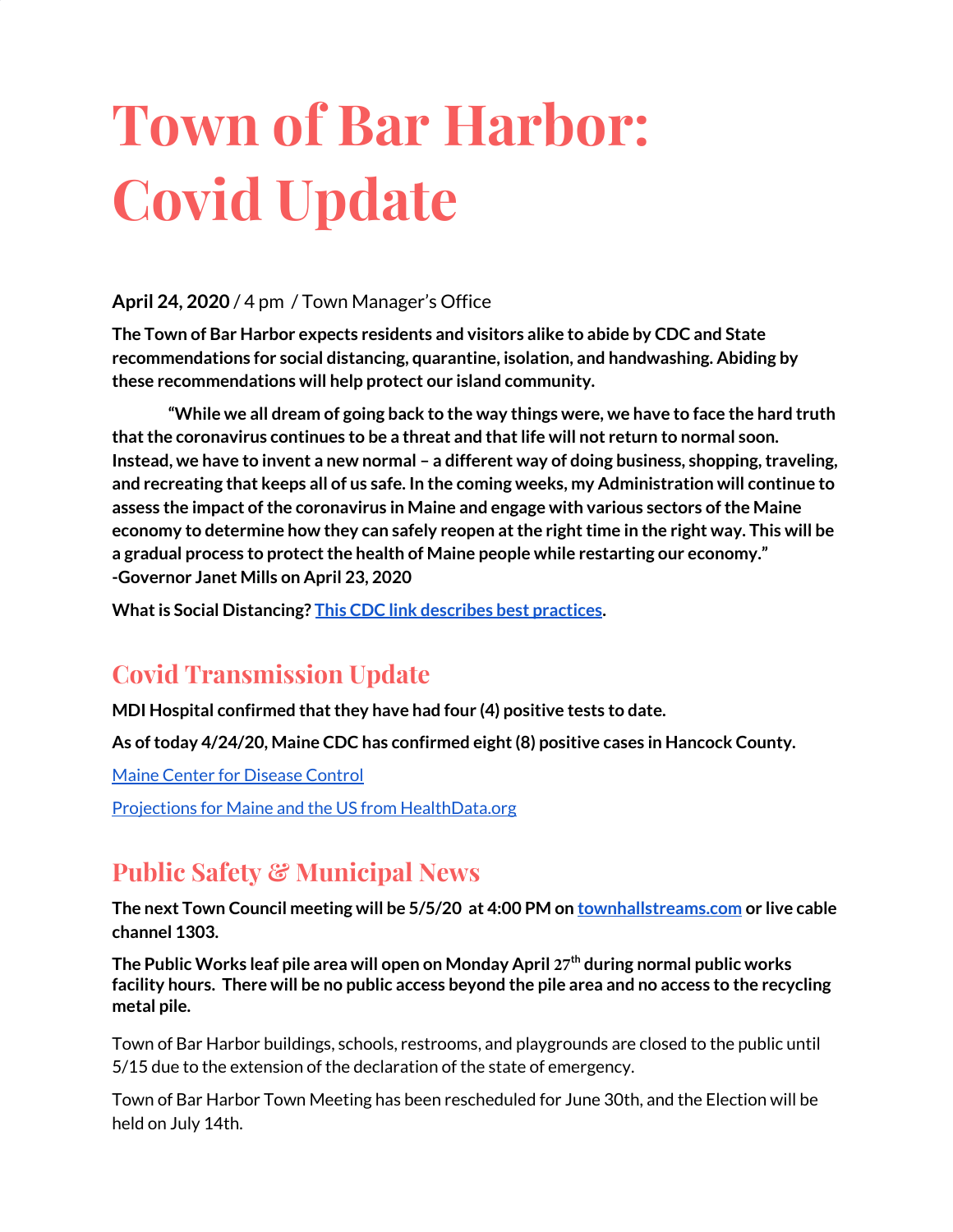Town Council voted on 4/21 to hold a public online video conference to discuss Covid in May. The exact date is to be determined.

Fire Chief Matt Bartlett reports that Bar Harbor received the following PPE shipment from the Maine CDC.

60 N95 masks 50 patients masks 60 disposable gowns

BURN PERMITS: Burn permits are not being written by BHFD at this time but residents can get a permit online at [https://www13.informe.org/burnpermit/public/index.html.](https://www13.informe.org/burnpermit/public/index.html) If unable to obtain a permit online, it is because the fire department is not allowing burning for the day.

CDC Announces [Modifications](https://www.cdc.gov/media/releases/2020/s0409-modifications-extension-no-sail-ships.html) and Extension of No Sail Order for All Cruise Ships

Police Department: The Town's Police Department is tasked with enforcing the Governor's Essential Business [Mandate](https://www.maine.gov/governor/mills/sites/maine.gov.governor.mills/files/inline-files/An%20Order%20Regarding%20Essential%20Businesses%20and%20Operations%20.pdf) to ensure that all non essential businesses are complying with the order to close. Please call the department 288-3391 for more information.

## **MDI Hospital**

Press Release [4/13/20:](https://www.mdihospital.org/news/mount-desert-island-hospital-acquires-cepheid-genexpert-rapid-point-of-care-testing-system-for-the-new-coronavirus-and-many-other-infectious-diseases/) MDI Hospital Acquires New Rapid Testing System Drs. Kuffler and [Abreu's](https://www.mdislander.com/opinions/commentary-seven-steps-to-staying-safe) Letter about the Seven Steps to Staying Safe MDI Hospital is Accepting Donations of Personal Protective [Equipment](https://www.mdihospital.org/news/personal-protective-equipment-donations-gratefully-accepted/) PPE MDI Hospital is Accepting [Donations](https://www.facebook.com/mdihospital/photos/a.10150443281311626/10156634020856626/?type=3&theater) of Hand Sewn Masks for Patients

**MDI Hospital Coronavirus Call Center :**If you are having symptoms or think you may have been exposed to COVID-19, call your primary care provider. If you do not have one, reach out to our Coronavirus Call Center at 207-801-5900. Calling ahead helps our dedicated health care professionals provide the best possible care and protects those in our community who are most vulnerable.

Remember: **PLEASE CALL AHEAD**

MDI Hospital has suspended visitation. There are several exceptions, please visit this website to learn more.

MDI [Hospital](https://www.mdihospital.org/covid-19/?fbclid=IwAR2Q31t4a6H1pxDfUeqSzFcmp5UbRlSwe93i58zEkHstfexp5EgoHB5cxGU) Covid Updates

## **Hannaford, Paradis True Value, A&B Naturals**

**"As always, a big thank you to all of our customers for their understanding through many changes in how we operate in today's environment!"- Jay Boyce, Manager**

**Hannaford store hours will be 7am-8pm daily through May 9th.**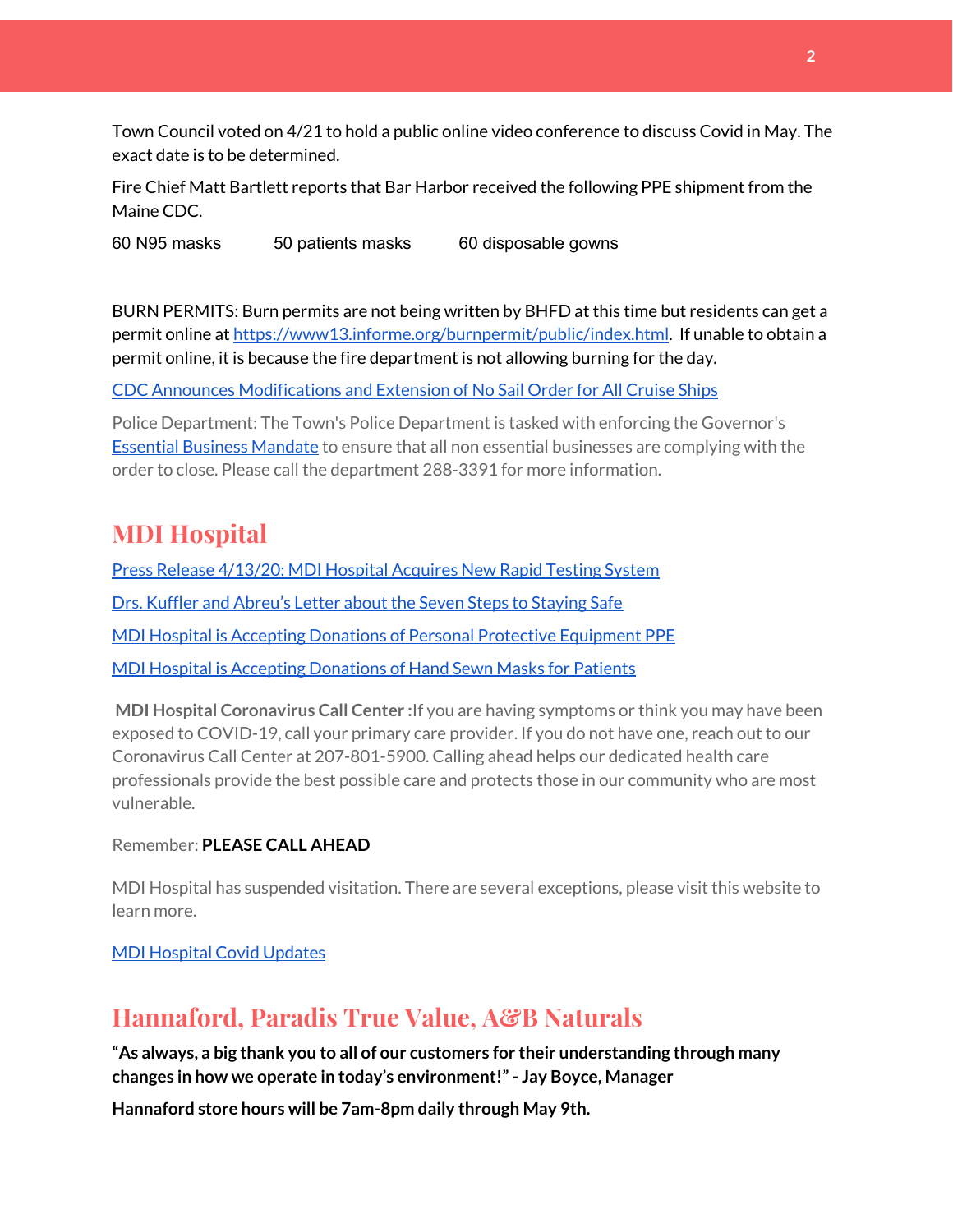**Senior hours are now 7 am- 8 am on Tuesdays, Wednesdays, and Thursdays.**

**Hannaford now has one way directional aisles in place to keep traffic flowing with minimal encounters oftraffic coming the opposite way.**

#### **This will make it a little easier to achieve 6' social distancing.**

There are daily limits per customer on the following items:

BUTTER - BABY WIPES - NAPKINS - PAPER TOWELS - HOUSEHOLD CLEANING SUPPLIES - HAND SANITIZER - EGGS - VITAMINS - COUGH & COLD MEDICINE - DISINFECTING SPRAY ALOE - RUBBING ALCOHOL - LIQUID HAND SOAP - FACE MASKS - TOILET PAPER - FLOUR FACIAL TISSUE - PAIN RELIEVERS

At this time, reusable bags are no longer permitted inside the building. This includes the reusable pre-wrap bags that customers may put fruits and vegetables in. Hannaford will be using single-use plastic bags until further notice.

#### **[Paradis](https://www.facebook.com/ParadisTrueValue/) True Value:**

Paradis is doing curbside pick-up with ordering and payment processing for those who do not wish to enter the store. When shipments of supplies come in they post to their [facebook](https://www.facebook.com/ParadisTrueValue/) page to notify customers of new inventory. 207-288-4995

#### **A&B [Naturals:](http://aandbnaturals.com/)**

A & B Naturals is doing curbside pickup, walk up window purchases, and online orders. Customers are not currently allowed inside the store.

To place orders: call 207-288-8480 /email [aandb.order@gmail.com](mailto:aandb.order@gmail.com)/ or on the website [www.aandbnaturals.com](http://www.aandbnaturals.com/)

## **Bar Harbor Chamber of Commerce**

Includes resource lists for visitors and businesses

<https://www.visitbarharbor.com/member-center-coronavirus-resources>

# **School Information: Conners Emerson & MDI High School**

#### **SCHOOL LUNCH :**

**MDI High School**

Sign up is at the link provided or by emailing [wlittlefield@mdirss.org;](mailto:wlittlefield@mdirss.org) or [mcorrow@mdihs.org](mailto:mcorrow@mdihs.org)

**Conners-Emerson School**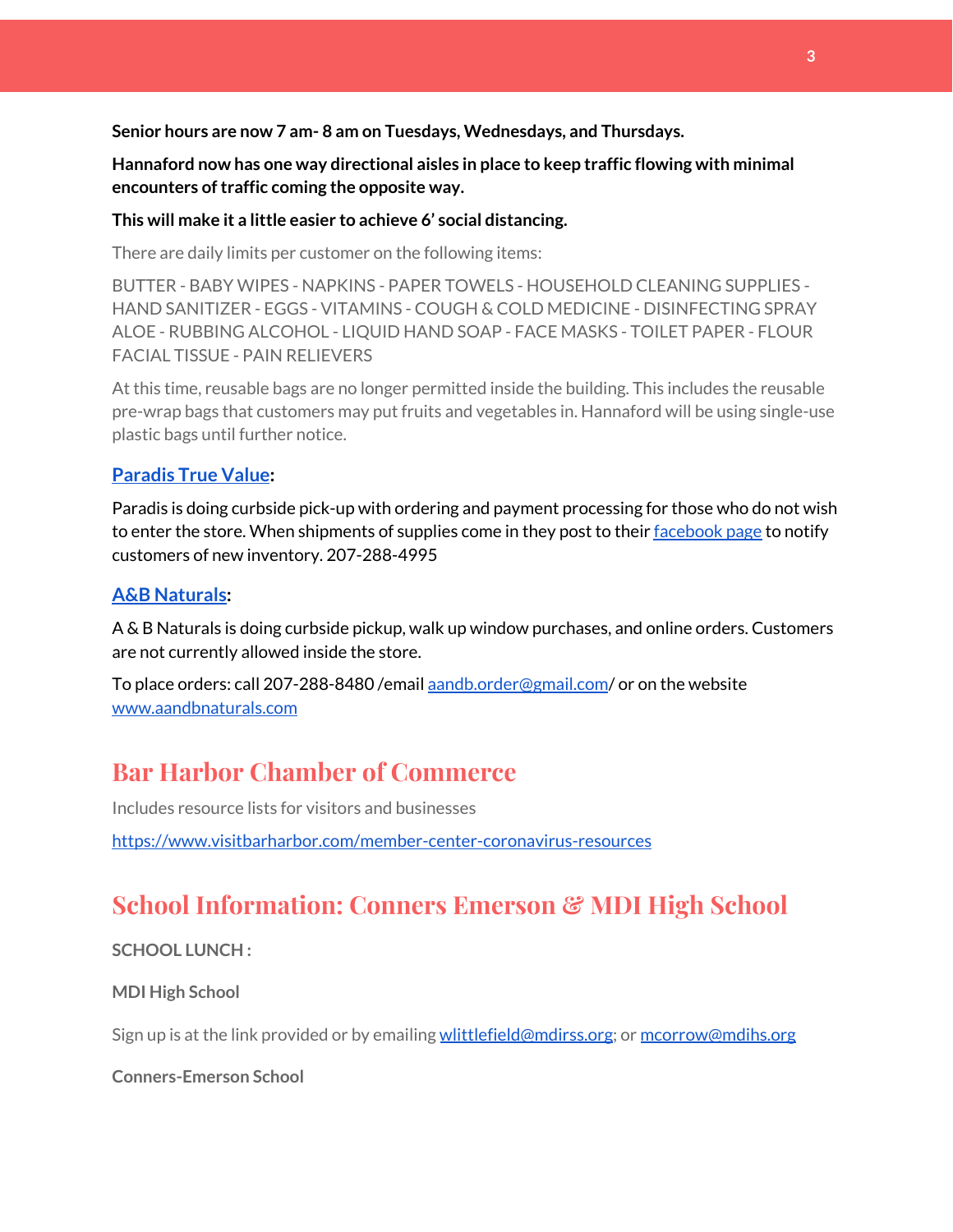This is for students living in Bar Harbor and the surrounding villages. Food will be picked up Monday and Thursday 11:30 to 12:30 in front of the Emerson Library

<http://www.mdirss.org/> Latest email update from Principal Haney MDI [Highschool](https://docs.google.com/document/d/1OKDsYNtOgV0FI9xAcXwQvenOKLV0S2vBg1o5jtu5CrE/edit?usp=sharing) Latest email update from Conners [Emerson](https://docs.google.com/document/d/1v3pgkG6Q-9S3gisuUIj4etPVDwgBKl4P00JBkvZr-kk/edit?usp=sharing) School **Latest email update from [Superintendent](https://docs.google.com/document/d/1fzeCbc8gpTSKmUaDoQH1Avx5PVl-h0reFphXrT1eUNA/edit?usp=sharing) Marc Gousse - video update**

# **Mental Health**

[National Alliance on Mental Illness Maine](https://www.namimaine.org/) [Maine DHHS - Hotlines/Crisis Numbers](https://www.maine.gov/dhhs/hotlines.shtml) Crisis [Services](https://www.sweetser.org/programs-services/services-for-adults/crisis-services/)

# **Acadia National Park**

#### **See latest alert from ANP** : Delay of Opening

## **Community Resources**

Jon Nicholson and Tony McKim from The First in Bar Harbor present an updated [explanation](https://www.facebook.com/FirstNationalBankMaine/videos/544908349735501/?epa=SEARCH_BOX) of the PPP [program.](https://www.facebook.com/FirstNationalBankMaine/videos/544908349735501/?epa=SEARCH_BOX)

Open Table MDI – Building [Community,](https://www.opentablemdi.org/) One Meal at a Time is delivering meals twice a week, free of charge, to anyone who requests them (MDI wide), as well as once a week curbside pick up. They are donation based and the food is healthy and tasty.

Jesup [Memorial](https://jesuplibrary.org/) Library educational resources

Mount Desert 365 Resource [Spreadsheet](https://docs.google.com/spreadsheets/d/1okAx6HSsgXZY9CGH07Dzi6rqe7a6m4dLCPKot2Li7Ek/edit?usp=sharing) is a resource list for all of MDI

Project Open: A community [spreadsheet](https://docs.google.com/spreadsheets/d/1dBicBiBXGzzWEFd9oqL7EBDbFWjDCPl6SSMea_Kt4pc/htmlview#) letting residents and visitors know what island [businesses](https://docs.google.com/spreadsheets/d/1dBicBiBXGzzWEFd9oqL7EBDbFWjDCPl6SSMea_Kt4pc/htmlview#) are open

Mount Desert Island [Community](https://www.mdicr.org/) Response is a resource list for all of MDI

Bar [Harbor](https://www.barharborfoodpantry.org/) Food Pantry

Help Request to MDI [Community](https://docs.google.com/forms/d/e/1FAIpQLSeZfu0tCcthHc9oL7tPomVRdniYiE7nbT_kkK9iCSRgqDhOvQ/viewform) Helpers

**Ways to Help**

MDI [Nonprofit](https://sites.google.com/mdina.org/public/sos-mdi?authuser=0) Alliance : Share Our Stimulus : share stimulus money with local nonprofits.

MDI [Community](https://docs.google.com/forms/d/e/1FAIpQLSe_CJUFdVvwJkmymWRqUeK8bx3m7n4uSOuUPYHqXSAyH2DBoQ/viewform?fbclid=IwAR25hjnWGhnMP0lOWMcBPRBumhtQCJGZO4hlk-T-VjNGZljL1kVX5pWrL6U) Helpers